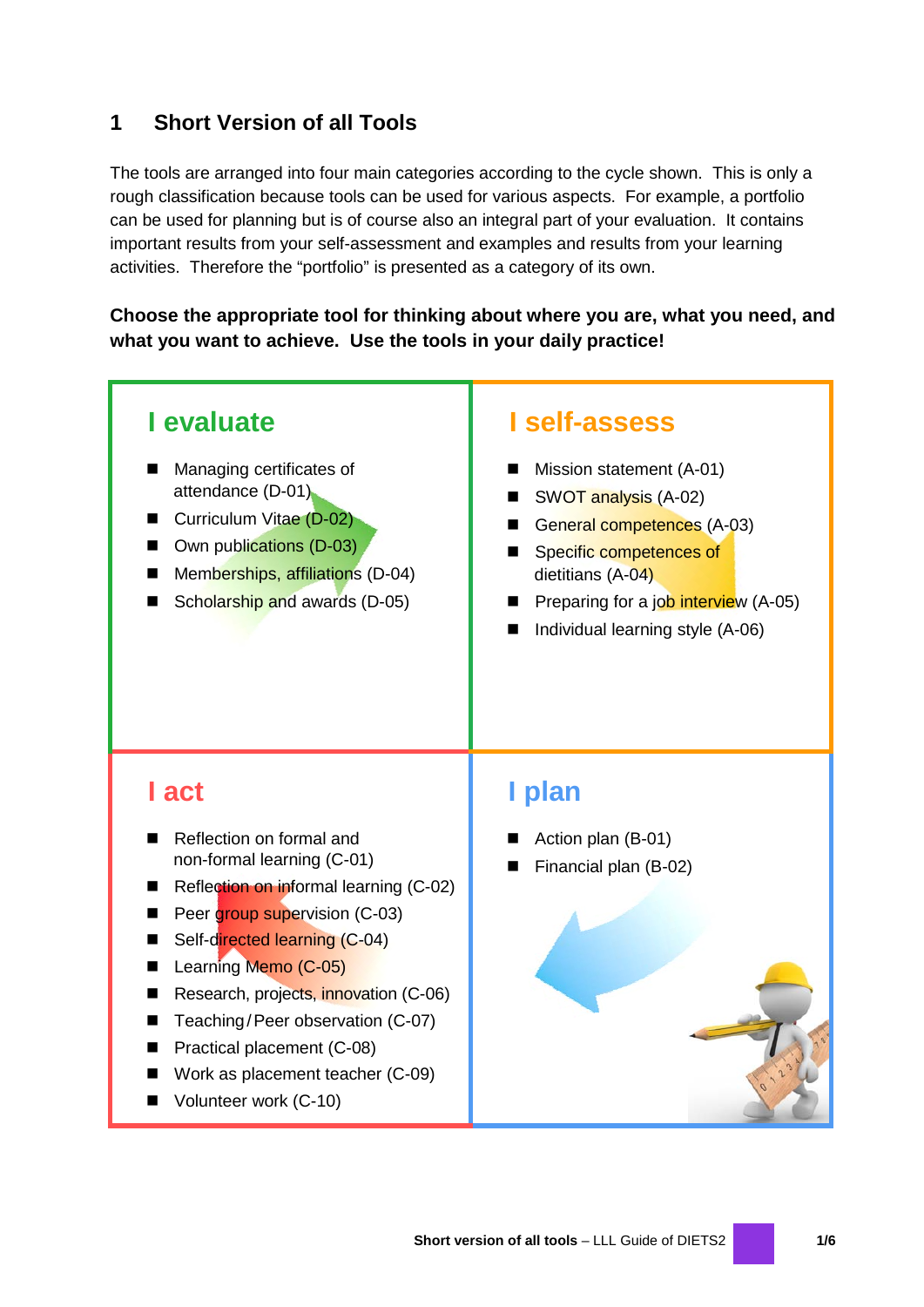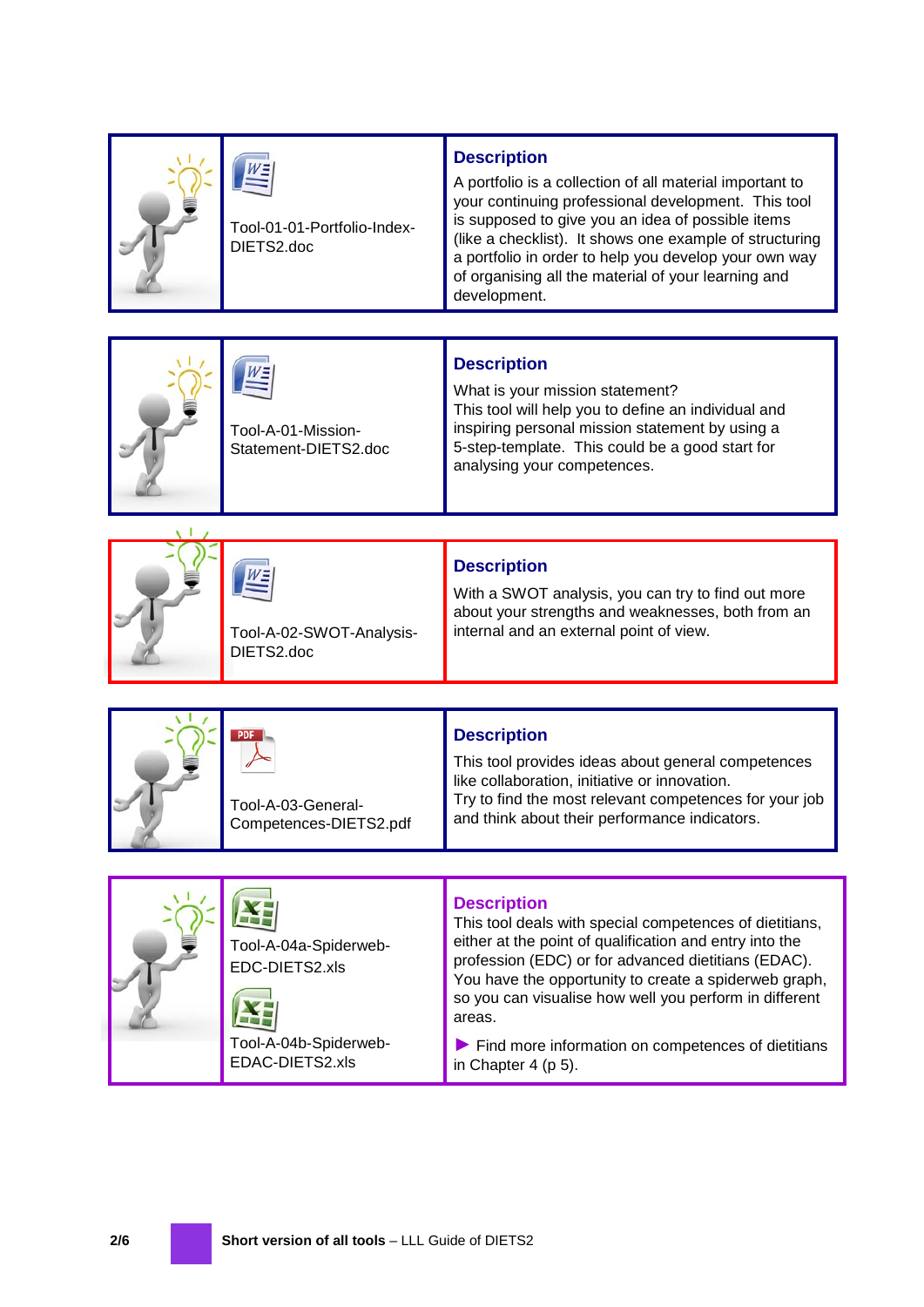|  | Tool-A-05-Job-Interview-<br>DIETS2.doc                                                                    | <b>Description</b><br>This tool is supposed to help you prepare for a job<br>interview and to find out more about yourself.<br>It provides a list of interview questions.<br>For more information on questions and answers<br>see: About.com: Job searching                                                                                                                    |  |  |  |
|--|-----------------------------------------------------------------------------------------------------------|--------------------------------------------------------------------------------------------------------------------------------------------------------------------------------------------------------------------------------------------------------------------------------------------------------------------------------------------------------------------------------|--|--|--|
|  |                                                                                                           |                                                                                                                                                                                                                                                                                                                                                                                |  |  |  |
|  | <b>PDF</b><br>Tool-A-06-Learning-Style-<br>DIETS2.pdf<br>See online questionnaires in<br>$[1]$ or $[2]$ . | <b>Description</b><br>Use the online tests $[1, 2]$ and/or the survey in $[3]$ to<br>figure out which learning style you prefer. Do you<br>favour one particular style or rather a combination?<br>Being familiar with your learning style will help you to<br>use those learning strategies which are most effective<br>for you and to expand your learning style repertoire. |  |  |  |
|  |                                                                                                           |                                                                                                                                                                                                                                                                                                                                                                                |  |  |  |
|  | Tool-B-01-Action-Plan-<br>DIETS2.doc                                                                      | <b>Description</b><br>A written plan enables you to see more clearly what<br>you should focus on in order to stay up to date and to<br>be confident in your job. A planning sheet provides<br>help to coordinate your learning.<br>$\blacktriangleright$ Your portfolio (p 21) is a base for your planning.<br>And your action plan is part of your portfolio.                 |  |  |  |
|  |                                                                                                           |                                                                                                                                                                                                                                                                                                                                                                                |  |  |  |
|  | Tool-B-02-Financial-LLL-<br>Plan-DIETS2.xls                                                               | <b>Description</b><br>This tool is about money and is supposed to help you<br>calculate the costs of your learning activities.<br>Apart from direct costs for literature or courses, other<br>aspects like unpaid day release, tax relief on fees,<br>government grants or employer-paid fees should be<br>taken into account.                                                 |  |  |  |
|  |                                                                                                           |                                                                                                                                                                                                                                                                                                                                                                                |  |  |  |
|  | Tool-C-01-Reflecting-formal-<br>L-DIETS2.doc                                                              | <b>Description</b><br>This tool might help to identify if your goals were<br>fulfilled when choosing a course or conference and<br>what kind of progress you have made. Moreover, it<br>can add to the knowledge management in your<br>organisation.<br>See Tool D-01 for managing your certificates<br>of attendance (p 55).                                                  |  |  |  |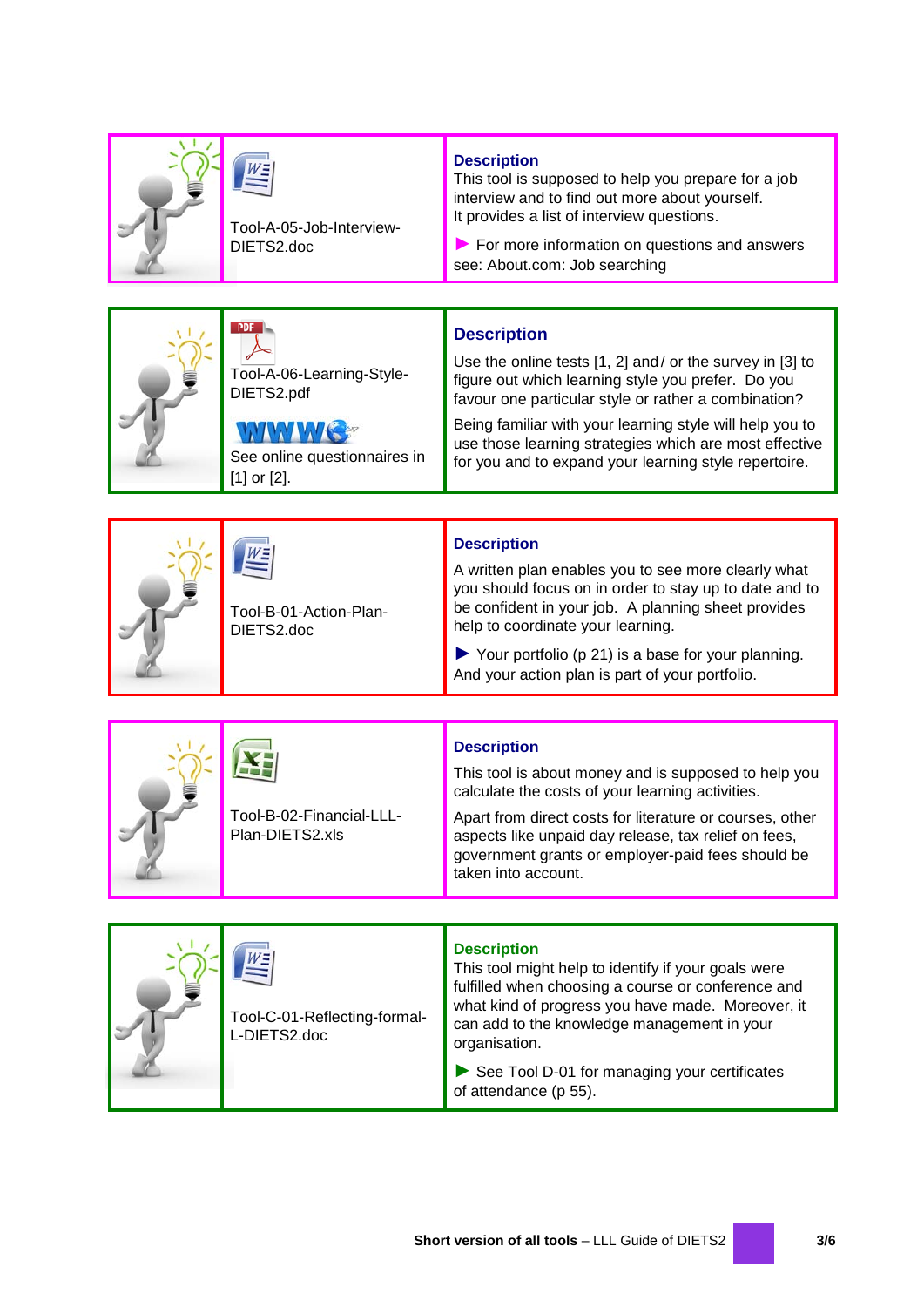|  | Tool-C-02a-Reflecting-<br>informal-L-DIETS2.doc<br><b>PDF</b><br>Tool-C-02b-Questions-for-<br>Reflection-DIETS2.pdf | <b>Description</b><br>Reflection is an active process and will help you to<br>get a better understanding of all sorts of situations "on<br>the job" and also in your private life. Tool C-02a<br>provides a template for a detailed reflection.<br>The collection of questions in Tool C-02b supports<br>you in finding the right questions to reflect on special<br>situations and how to add new meaning to them.               |  |  |
|--|---------------------------------------------------------------------------------------------------------------------|-----------------------------------------------------------------------------------------------------------------------------------------------------------------------------------------------------------------------------------------------------------------------------------------------------------------------------------------------------------------------------------------------------------------------------------|--|--|
|  |                                                                                                                     |                                                                                                                                                                                                                                                                                                                                                                                                                                   |  |  |
|  | <b>PDF</b><br>Tool-C-03-Peer-Group-<br>Supervision-DIETS2.pdf                                                       | <b>Description</b><br>Peer group supervision is an approach in which a<br>group meets on a regular basis in order to review<br>professional competence. It encourages participation,<br>instructive feedback and self-monitoring. A clear<br>structure is of high importance. So this tool offers<br>you guidance on how to perform the supervision.                                                                              |  |  |
|  |                                                                                                                     |                                                                                                                                                                                                                                                                                                                                                                                                                                   |  |  |
|  | Tool-C-04a-Self-directed-<br>Learning-DIETS2.xls<br>Tool-C-04b-Journal-Club-                                        | <b>Description</b><br>Tool C-04a aims to help with organising and reflecting<br>on self-directed learning such as reading peer-<br>reviewed articles or books or carrying out an online<br>research on a certain topic or updating knowledge by<br>watching TV or other activities.<br>Tool C-05b is on how to prepare a journal club<br>presentation. The completed formula could go in your                                     |  |  |
|  | Presentation-DIETS2.doc                                                                                             | portfolio.                                                                                                                                                                                                                                                                                                                                                                                                                        |  |  |
|  |                                                                                                                     |                                                                                                                                                                                                                                                                                                                                                                                                                                   |  |  |
|  | <b>PDF</b><br>Tool-C-05a-Learning-Memo-<br>DIETS2.pdf<br><b>PDF</b><br>Tool-C-05b-Learning-Memo-<br>DIETS2.pdf      | <b>Description</b><br>For beginners of LLL, these small notices can be used<br>as a Learning Memo. Writing down your ideas could<br>help you to be more consistent in your learning<br>activities. Have a look at your notes regularly once a<br>week or once a month. C-05a provides questions and<br>categories; C-05b has more space for own writing.<br>$\blacktriangleright$ Use Tool C-02a for detailed reflections (p 37). |  |  |
|  |                                                                                                                     |                                                                                                                                                                                                                                                                                                                                                                                                                                   |  |  |
|  | PDF  <br>Tool-C-06a-Checklist-<br>Research-Paper-DIETS2.pdf<br>Tool-C-06b-Research-<br>Projects-DIETS2.xls          | <b>Description</b><br>$\blacktriangleright$ Tool C-06a is a checklist for students starting to<br>write research papers. It helps to consider all important<br>tasks and to reflect on the learning progress.<br>Tool C-06b can help record experiences and<br>new skills from activities in research, projects and<br>innovations.                                                                                               |  |  |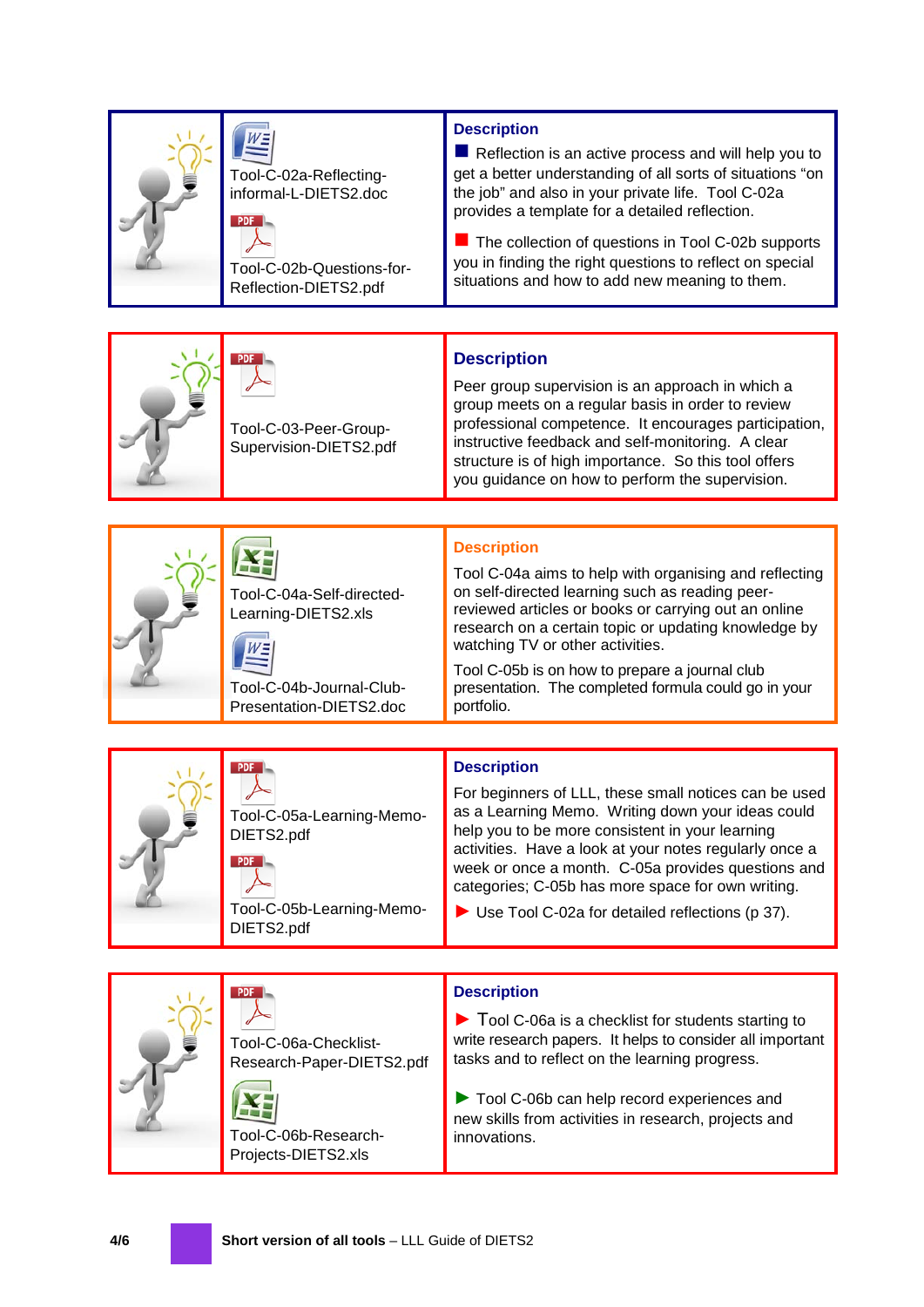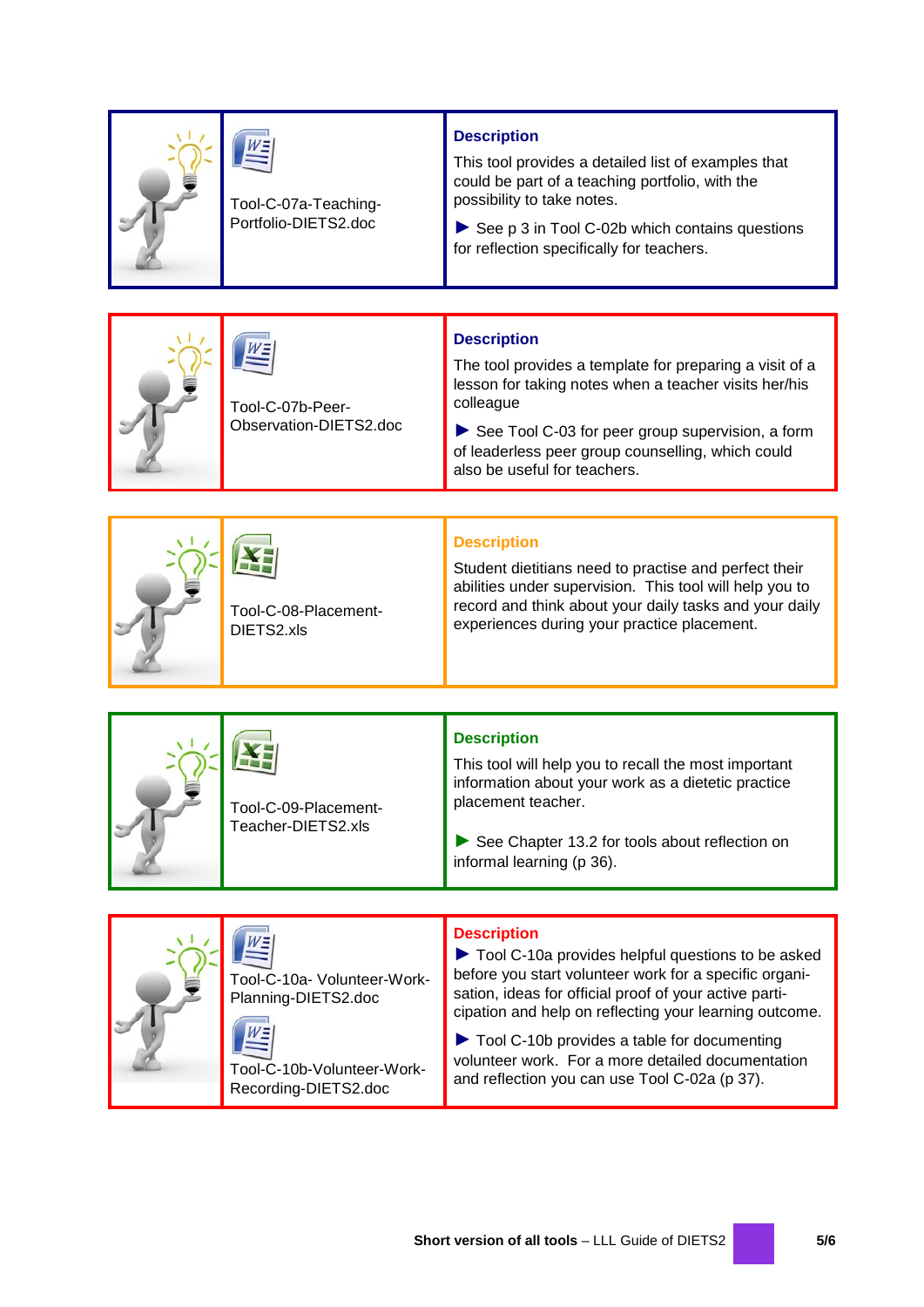|  | Tool-D-01-Documenting-<br>Certificates-DIETS2.xls    | <b>Description</b><br>This tool aims to help you to organise your certificates<br>of attendance from formal and non-formal learning<br>activities. You can also calculate the sum of lessons<br>and/or ECTS, manage scans of the documents and<br>add a short reflection.<br>See Tool C-01 for detailed reflection (p 35). |  |  |  |
|--|------------------------------------------------------|----------------------------------------------------------------------------------------------------------------------------------------------------------------------------------------------------------------------------------------------------------------------------------------------------------------------------|--|--|--|
|  |                                                      |                                                                                                                                                                                                                                                                                                                            |  |  |  |
|  | Tool-D-02a-CV-DIETS2.doc<br>Tool-D-02b-CV-DIETS2.doc | <b>Description</b><br>The CV is a way to market yourself!<br>Two different templates of a CV are presented.<br>Tool D-02a is more detailed; Tool D-02b just contains<br>the most important headlines.<br>$\blacktriangleright$ Find more examples of CVs in [1] and [2].                                                   |  |  |  |
|  |                                                      |                                                                                                                                                                                                                                                                                                                            |  |  |  |
|  | Tool-D-03-Own-publications-<br>DIETS2.xls            | <b>Description</b><br>This tool will help beginners to organise and reflect<br>upon their own publications.<br>Check if special software (see Chapter 13.4, p 41)<br>for managing your own publications and all other<br>sources would be an improvement for your working<br>field.                                        |  |  |  |
|  |                                                      |                                                                                                                                                                                                                                                                                                                            |  |  |  |
|  | Tool-D-04-Memberships-<br>DIFTS2 vls                 | <b>Description</b><br>With this tool you can record memberships and<br>affiliations, the date of entry (and termination), your<br>duties and responsibilities and what you learned<br>from this experience.                                                                                                                |  |  |  |

DIETS2.xls